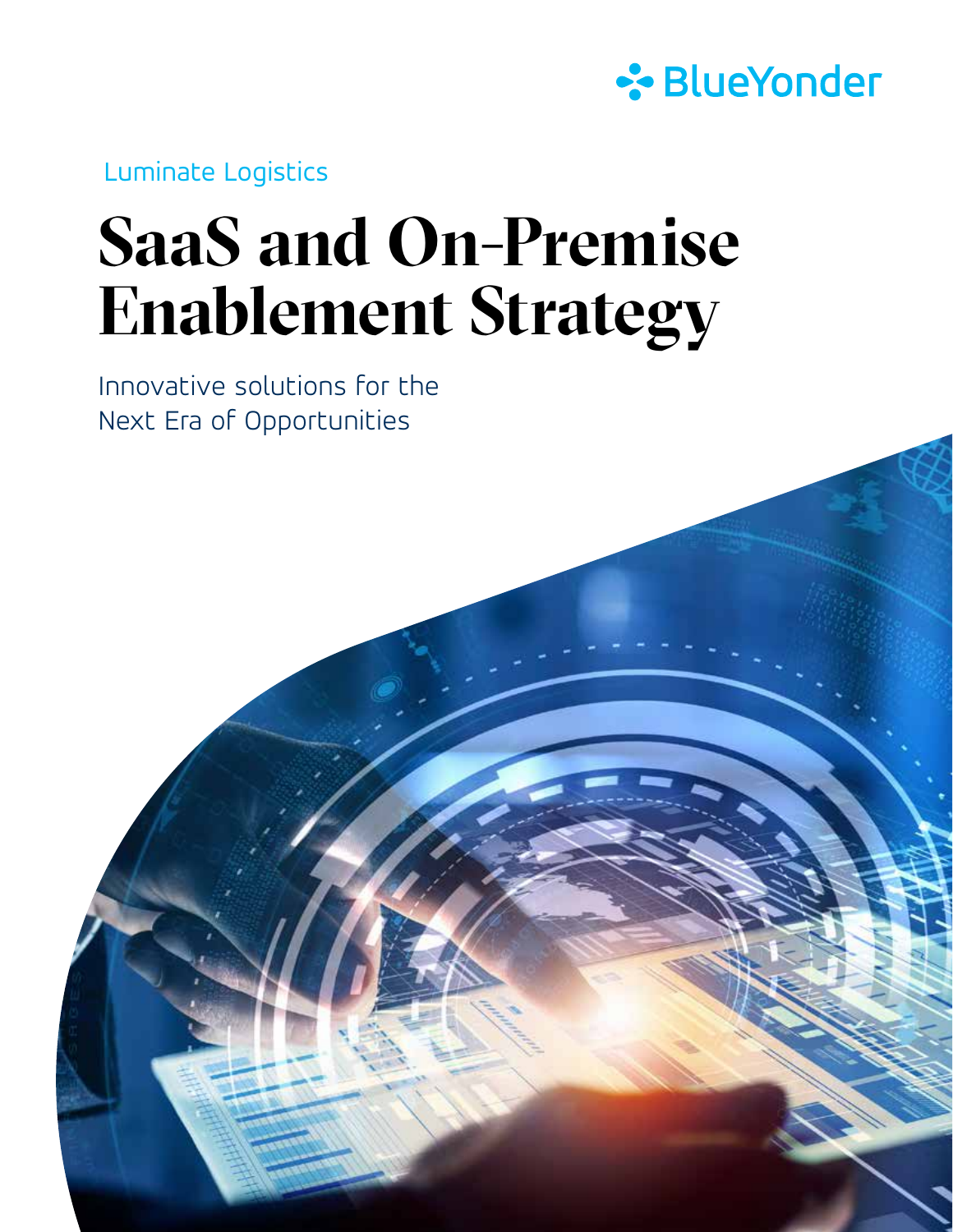## Business and Technology Landscape

Brands, manufacturers and logistics service providers are embracing direct-to-consumer models to drive loyalty while retailers are branching out to push home-grown labels to consumers. How can logistics operations morph from inside-out, efficiency-focused to a model that is outside-in and centered around the customer experience? Excellent logistics operations are becoming an asset leveraged to compete and win in terms of delivering superior customer experience - product availability, pickup or delivery expectations, convenience and cost.

Customer expectations around the speed of clickto-deliver motions will drive significant changes in supply chain network footprints, where the inventory is held, how the fulfillment and delivery happen while keeping the focus on cash flows, fulfillment costs.

A major shift is businesses becoming comfortable in tapping into networks and platform business models to procure space, resources, and freight capacity on an as-needed-basis instead of capital and resource heavy long-term investments. Many see the trend of humans and machines working together in seamless and fluid ways where the best resource is chosen for the task at hand as operational conditions change.

New technologies (such as AI, blockchains, hyperscale computing, augmented reality, digital twins, virtual reality, etc.) in cloud delivery models are allowing customers to rethink operations and business processes in new and unexpected ways. These innovations are helping enterprises achieve end-to-end visibility and foresight into variability that will impact sales and operations planning, as well as sourcing and logistics.

Historically logistics systems have been sequential, rules-centric – monolithic, rigid and difficult to maneuver as business landscape and operational conditions change. AI and machine learning are now playing a huge role where systems of the future sense, learn, adapt and either provide recommendations or take action both in terms of workflow changes as well as day-to-day operational decisions. Sudden demand spikes, precipitous demand drops, supply disruptions, production line shutdowns and other events can be better managed by early prediction and real-time responsiveness.

BY's Product Strategy is driven by these macro forces, key industry and technology trends. Blue Yonder, as a recognized market leader is committed to providing the most innovative and cost-effective end-to-end execution solutions to drive flexible, ultra-efficient, and even autonomous operations throughout the distribution networks.

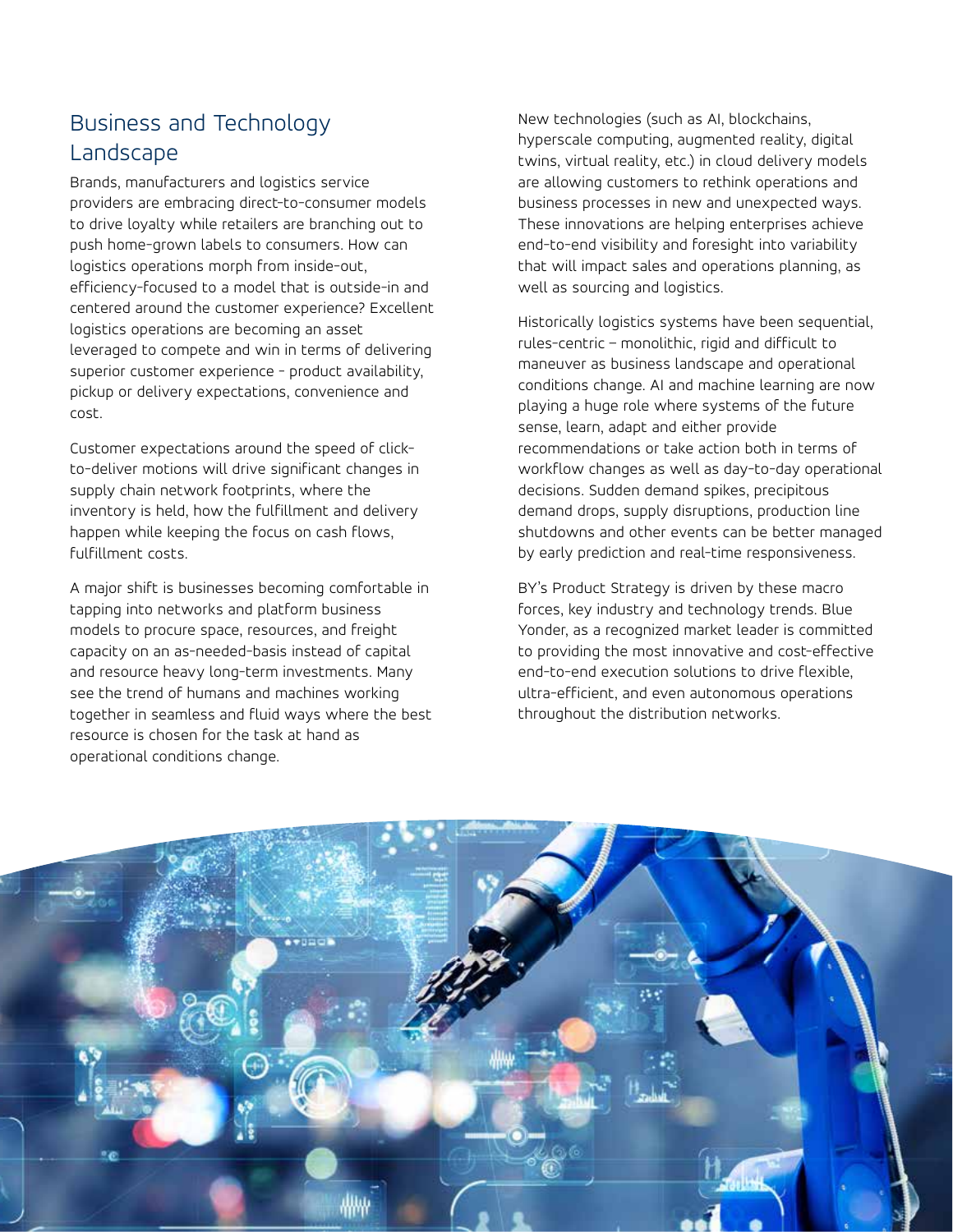## Blue Yonder Luminate Platform Strategy and Microsoft Azure Choice:

Blue Yonder's product strategy is rooted in building in industry's first true and open supply chain platform – Luminate – to create a thriving ecosystem of supply chain solutions with products from Blue Yonder, customers and partners coexisting in seamless ways through micro-services facilitated by APIs and a canonical data model.

Microsoft Azure has been chosen as the cloud platform to underpin BY's Luminate Platform strategy. This decision has been made after careful consideration and based on key considerations:

- a) Global scale and presence
- b) Adoption by customers for large global solution deployments
- c) Strong alignment to bring joint value proposition to enterprise customers

It is critical to note that while Luminate Platform and SaaS offerings will be solely offered on Microsoft Azure from focus, delivery efficiency and sustainable cost model perspective, the architecture and technology choices are made to be cloud platform agnostic to maintain necessary independence and mitigate vendor lock-in concerns.

## Logistics Product Strategy:

Blue Yonder's logistics solutions have matured over the last 25 years to have market leading capabilities and 1000+ enterprise customers we are privileged to serve. It is critical to continue to use that capability maturity and customer community as the bedrock of future investments while deploying modern technology innovations to deliver the next generation of solutions for logistics of the future. We have adopted the following core tenets to guide our product strategy:

- a) Utilize continuing advances in cloud computing
- b) Faster innovation
- c) Provide choices to customers
- d) Enable current BY customers to protect their investments
- e) Deliver superior experience

## Blue Yonder Luminate Platform

### **One** Data | **One** Experience | **One** Ecosystem

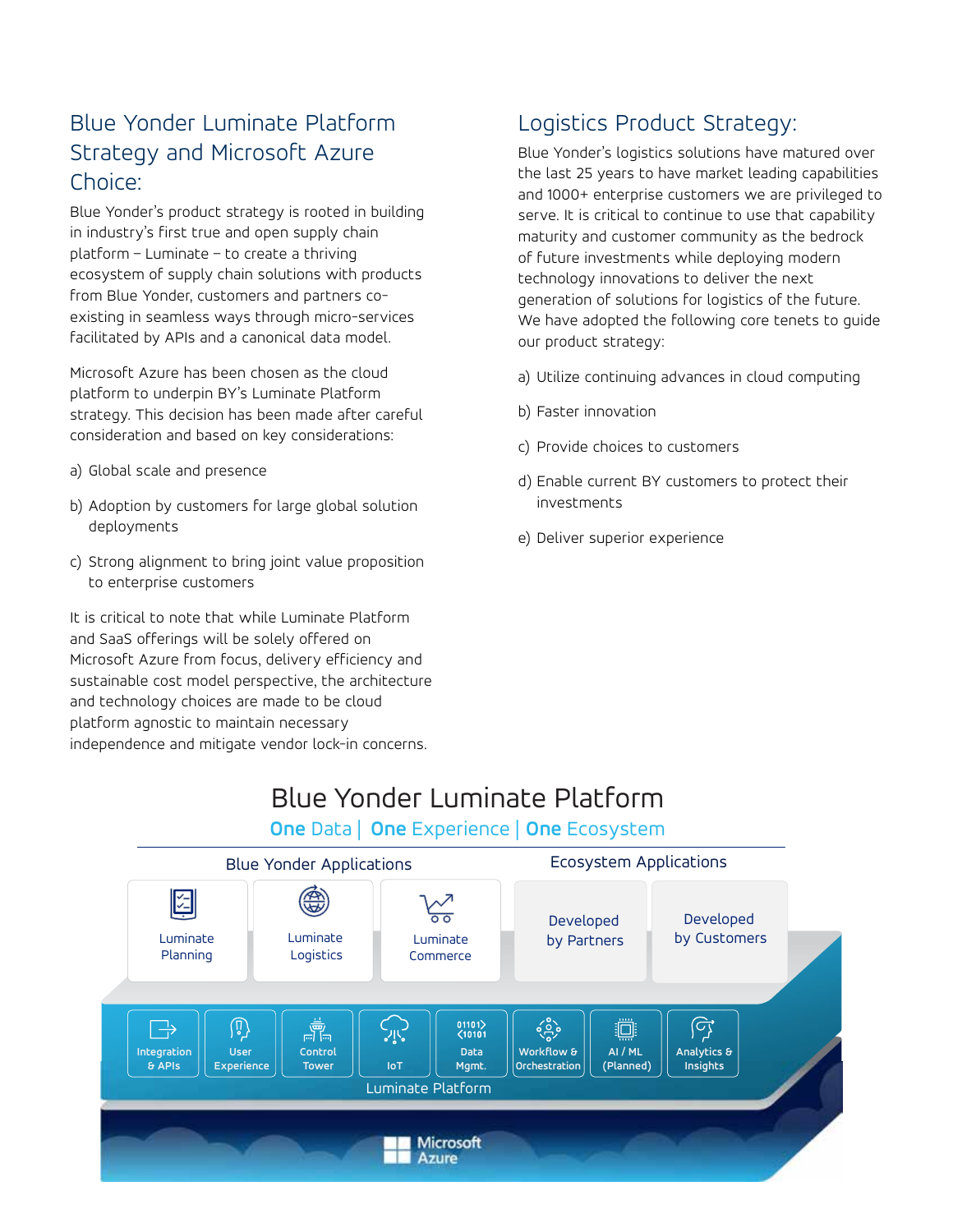With all of the above as the context, our Logistics product strategy can be summarized as follows:

- a) Continue investments into core on-premise (onprem) products for existing customers based on priorities determined by interest from Customer Special Interest Groups (SIG)
- b) Offer logistics capabilities in Cloud-based SaaS model by cloud-enabling and by adopting Luminate platform capabilities
- c) Build net new innovations as cloud native SaaS solutions which can be adopted by on-prem customers in a hybrid model

We will now elaborate further on each of these strategic themes:

## On-prem Product Strategy for core products:

We realize that long-tenured customers have made significant investments into their on-prem deployments. Over the years, customers have utilized on-prem product architecture, its

extensibility capabilities and integration framework to build expansive solutions catering to their specific business needs. It is also critical that we provide ways for these customers to access Blue Yonder's cloud-native innovations as they choose to remain in an on-prem deployment model.

Blue Yonder recognizes that customers' investments to-date in on-prem solutions and the importance of providing a choice for customers as to when and how they would draw benefits from BY's SaaS investments in commercially viable ways while protecting their on-prem investments.

We intend to continue to make needed investments in on-prem products based on continuing needs of our customers expressed through customer SIGs.

Areas of critical interest from a customer perspective with regards to their on-prem deployments can be represented as below:

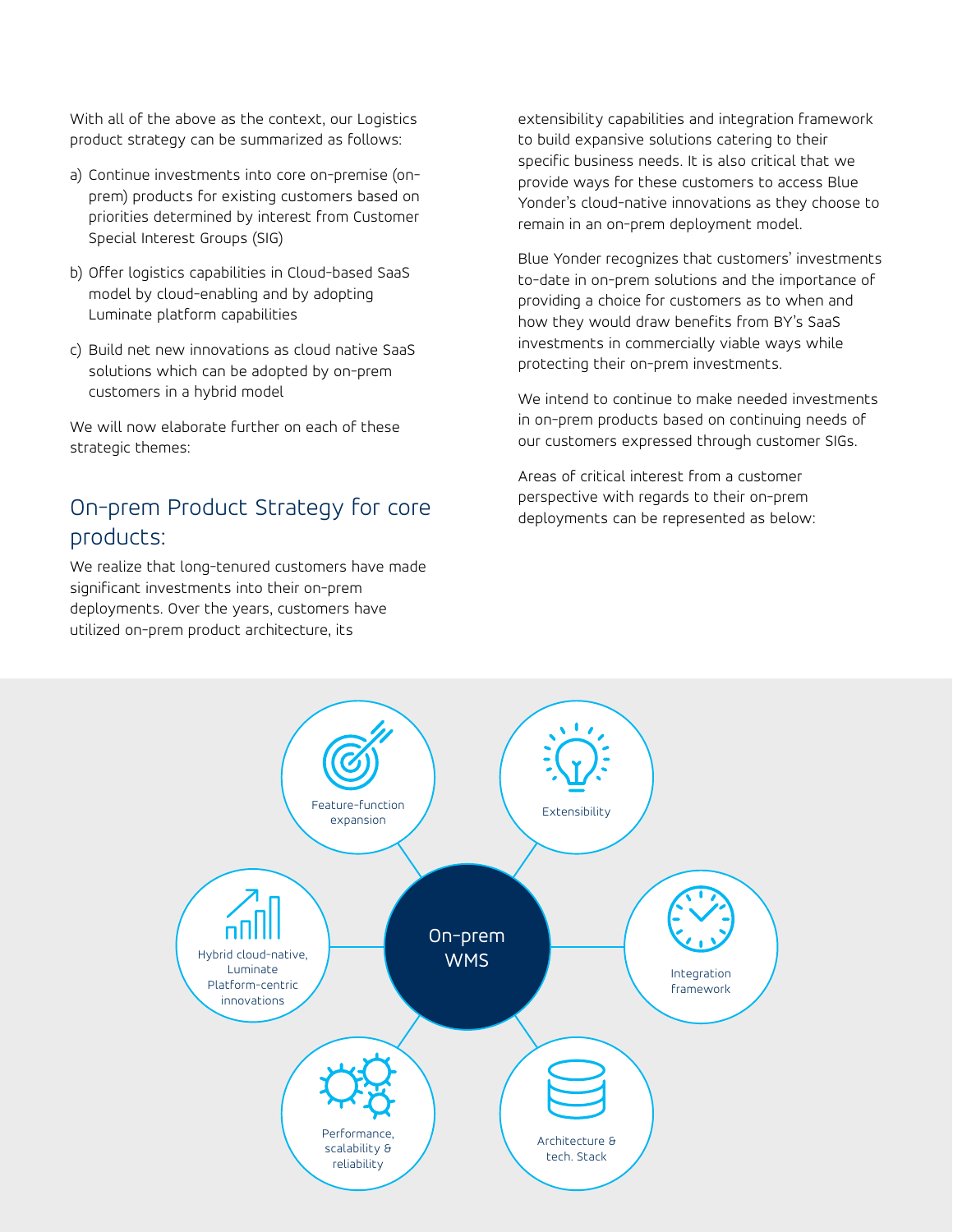## Now, we summarize our product investment and roadmap approach for each of these areas:

**Feature Function Expansion:** On-prem existing Core functionality expansion and refining will continue to happen via periodic major and minor releases, as prioritized customer SIGs.

**Access to Cloud-native Innovations:** As new innovations are envisioned utilizing Luminate platform capabilities, they will be built, to the extent it is practical and technically feasible, so that on-prem customers can access them in a hybrid model of customers' on-prem deployments connecting to Luminate platform. Examples: Warehouse Tasking, Resource Orchestration, Robotics Hub, Digital Fulfillment etc.

**Performance, Scalability and Reliability:** On-prem product will go through product performance, scalability and reliability (PSR) testing prior to releases to ensure optimal performance and stability.

**Extensibility:** On-prem product architecture (MOCA in the case of WMS) will continue to remain the core of the on-prem product to protect customer investments of building extensions and internal capabilities. In addition, BY will continue to create public APIs for various components of WMS to better enable customers to build their own apps and extensions.

**Integration Framework:** On-prem customers will have the choice to either use the new BY Connect/ MuleSoft approach or the existing WMS integration framework (Integrator).

**Architecture and Tech. Stack:** On-prem product architecture and technology stack will continue to be updated to ensure on-prem deployments will run on latest and supported versions of 3rd-party layered products.

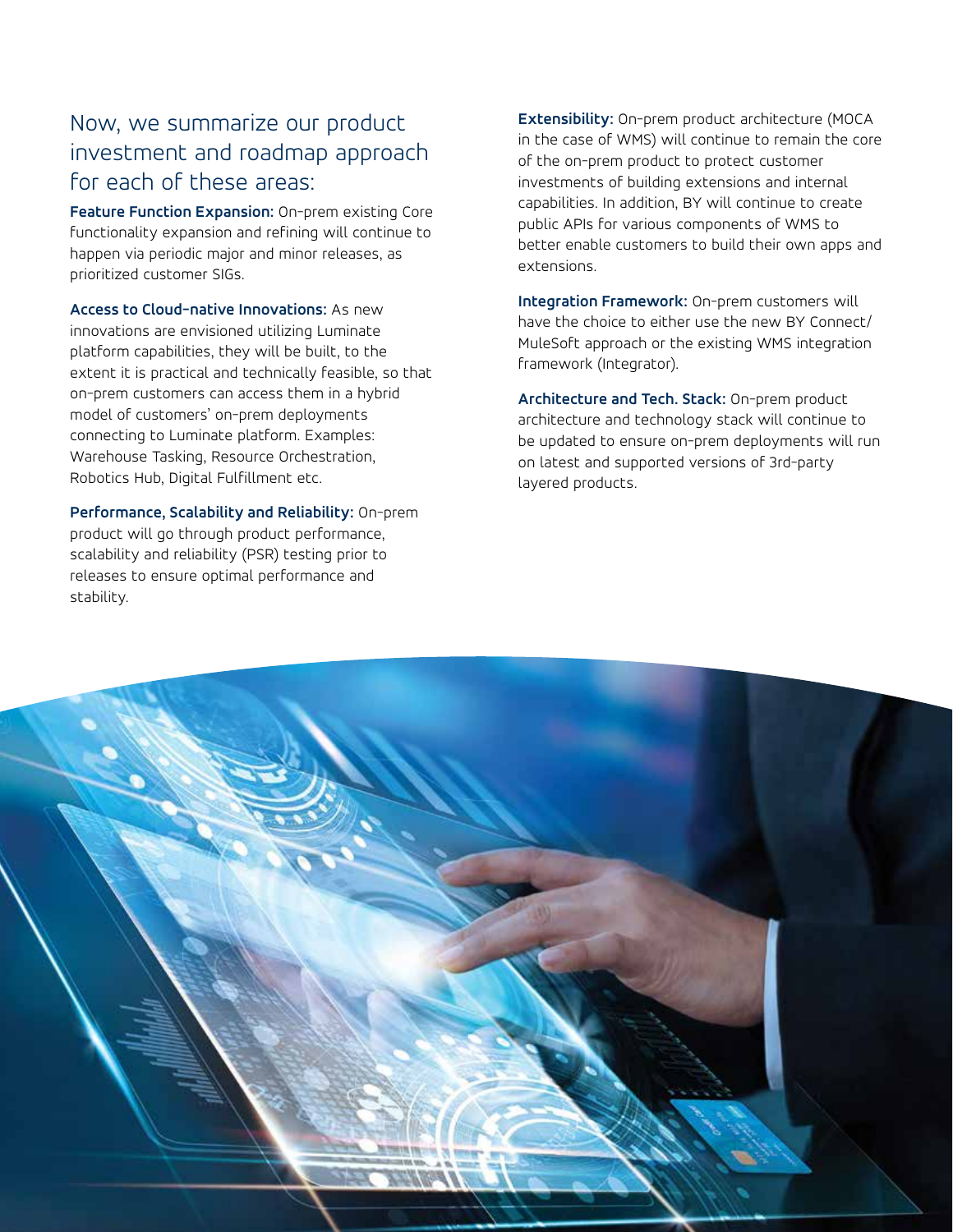## SaaS Product Strategy for core products

As enterprise customers increasingly embrace the adoption of SaaS solutions and as Blue Yonder's competitive landscape becomes increasingly SaaS-centric, it is imperative for Blue Yonder to invest in offering ogistics capabilities in a SaaS model. Blue Yonder intends to do so by cloudenabling core logistics products and by utilizing Luminate platform and cloud-based innovations.

Core product SaaS strategy is guided by the north-star of 'providing customers with a frictionless SaaS experience that Blue Yonder can deliver with scalable and sustainable operational excellence'. SaaS enablement investments into core products can be summarized as follows:

#### **SaaS Customer Experience**

- Provide new value faster by keeping customers more current
- Mobile, web and voice clients that provide a rich user experience
- Public APIs enabling connectivity and integration
- Low code, upgrade safe extensibility APIs, mobile, web, labels, reports
- Always on no restarts for config changes, problem resolution
- Analytics, archiving, reporting

#### **SaaS Operational Excellence**

- Automated provisioning of new environments
- Push button zero downtime updates of existing environments
- Sustainable cost model, benchmarking and blueprinting
- Elasticity via independently deployable services
- Platform adoption API Gateway, IAM, Data Platform
- Monitoring and diagnostics
- Improved quality gates faster automated testing, PSR
- Remove need for VPN, Citrix clients, cloud printing, MHE integration

#### **Continuous SaaS Delivery**

CI/CD DevOps (org, culture) Automated testing / validation Feature toggles to opt-in features

#### **Service Levels (SLAs)**

DR/HR.Archiving WAN infastructure connectivity Performance / Scalability / Elasticity

#### **SaaS Architecture**

Microservice, Reasonably Sized Services Containerization and Orchestration Data Isolation / Tenancy

#### **Extensibility**

Portal (UI) APIs Customer Extension Frameworks

#### **Security & Audit**

Infrastructure Security Application Security Tenant data segregation

#### **BY Platform Services**

Identity Management, APIs Exposure Integation, Data Management Mobile and RF Services

#### **SaaS Operational Excellence**

Culture, Org. & Processes Infrastructure & Deployment Design E2E Observability & Predictions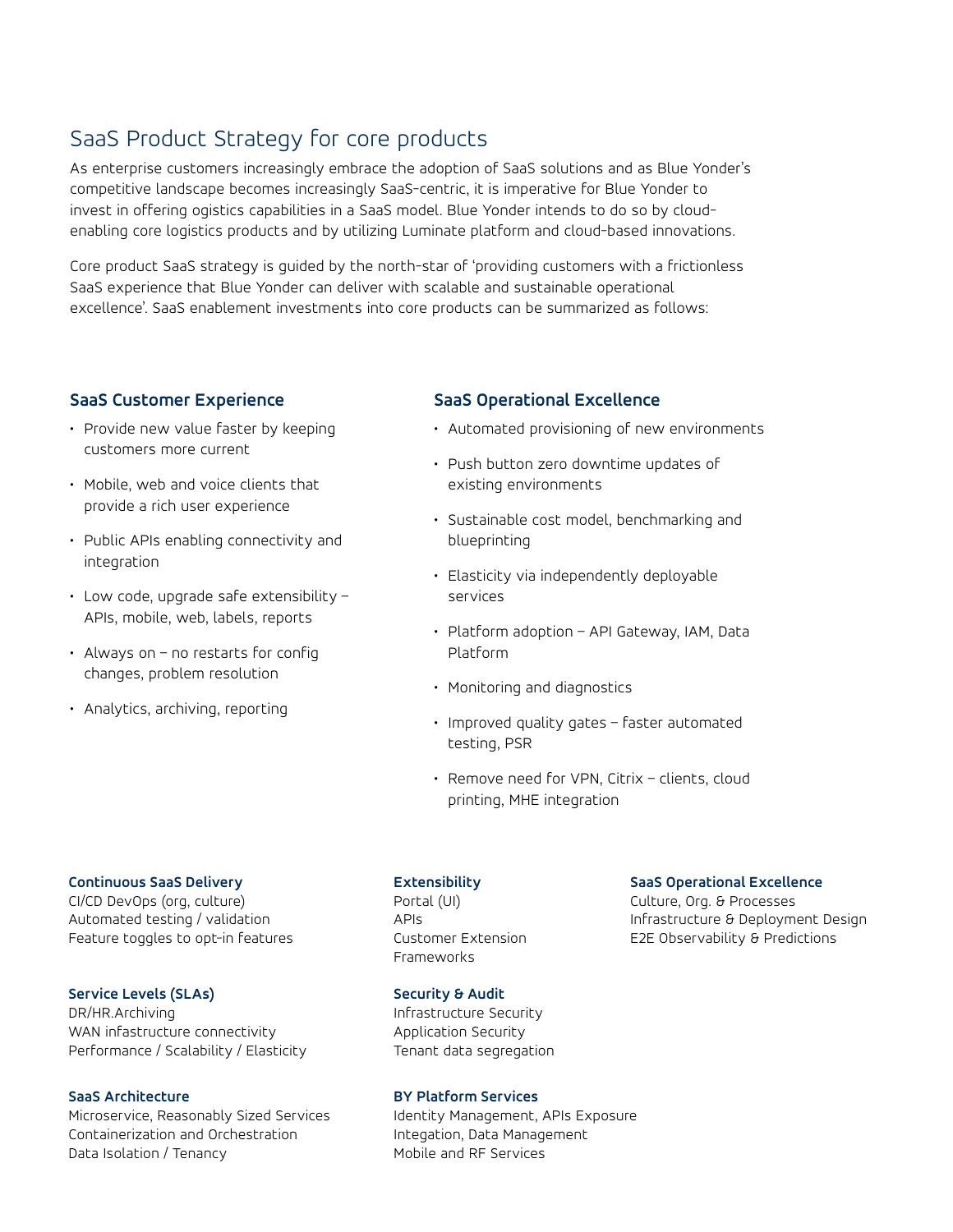Blue Yonder's SaaS investments in technology and operations tools are to ensure that customers can consume our applications as nimbly as possible. For Blue Yonder customers, SaaS benefits include:

- **Scalability:** Scale on demand with no need to manage infrastructure and licenses.
- **Reduced costs:** There is no upgrades, no infrastructure upkeep or maintenance and reduced overhead and resources.
- **Faster time to innovation:** Agility to deliver innovation and value to the business and access to the latest innovation.
- **Security & compliance:** SaaS vendors manage the security and compliance required for software and hardware.
- **Access & flexibility:** Ability to provide employees to work anywhere and also better accessibility and ability to drive adoption.

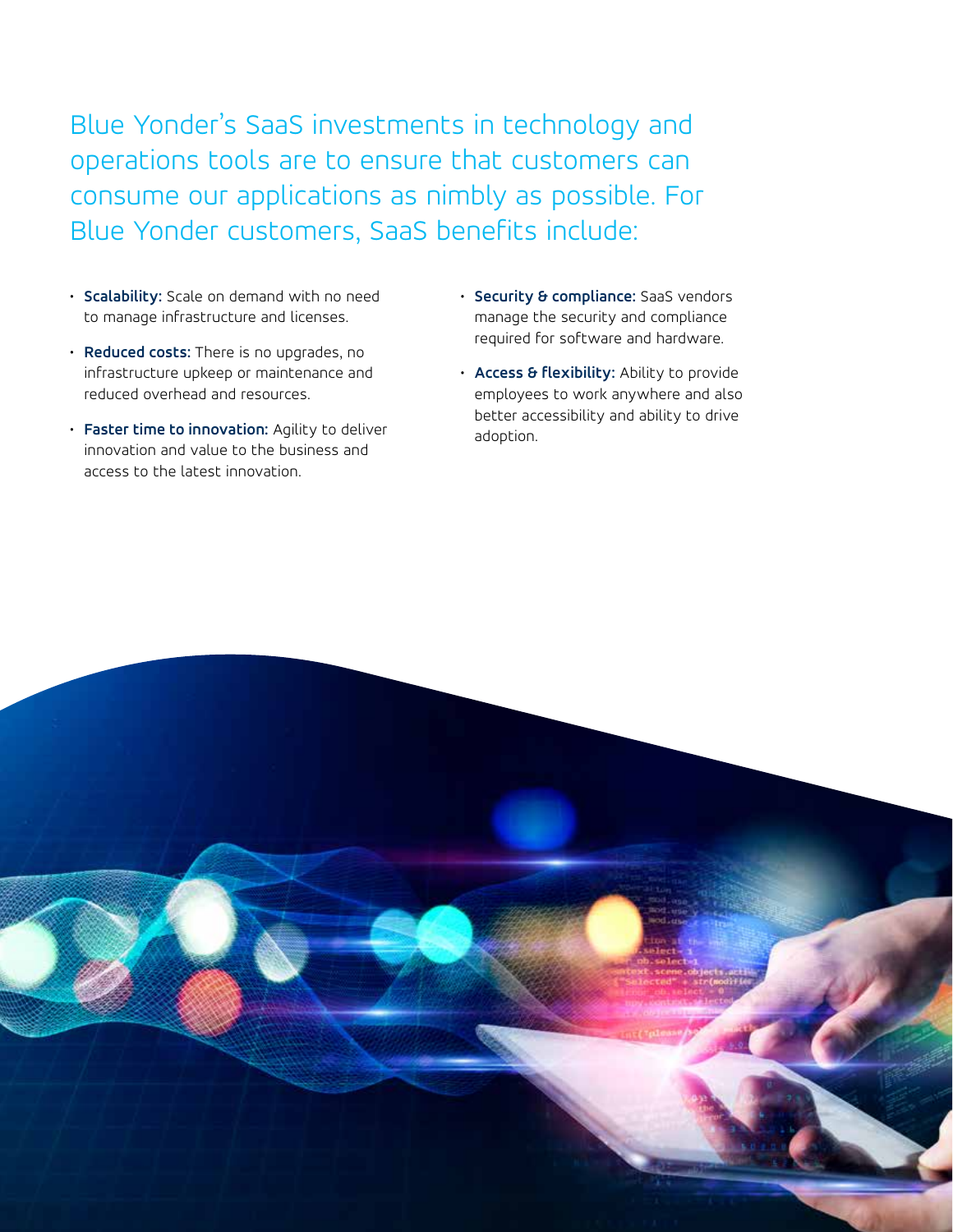## New Cloud-native SaaS Logistics Innovations (accessible in a hybrid model for on-prem customers)

In addition to investments into on-prem and SaaS offerings of core products, Blue Yonder plans to build net new logistics innovations to be offered as cloud-native SaaS services. These services will be accessible to on-prem customers in a hybrid model. Few examples of such services already built and generally available to customers are:

- **Warehouse Tasking:** iis a service that improves warehouse efficiency through warehouse task priority optimization using machine learning algorithms.
- **Resource Orchestration:** is a set services that facilitates holistic task assignment across human and robots, intelligent tour building for the resources and optimized resource capacity. utilization.
- **Robotics Hub:** is a service that enables accelerated onboarding of multiple robotic vendors in a warehouse. Significantly brings down integration compexity between the WMS and bot vendors.

## Conclusion

Blue Yonder enables our customers to adopt innovations at their own pace based on their operational and IT strategy, along 3 paths: on-prem, Saas, or hybrid, as discussed above. Blue Yonder's product and architecture strategy is to deliver superior experience and faster innovations while protecting customers' investment.